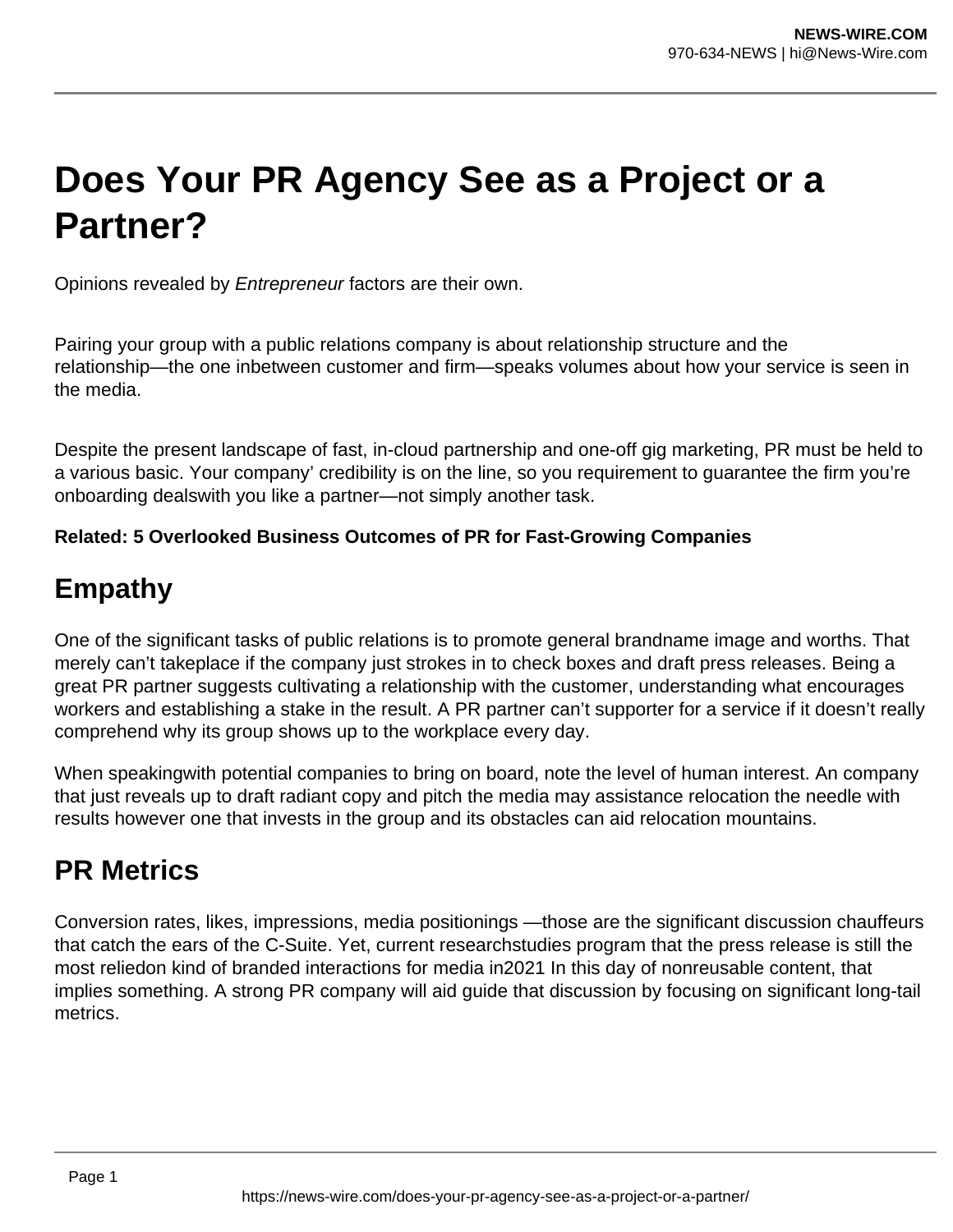The ideal press release seeds the discussion beyond the native platforms run by a business's digital group. A well-executed project produces media positionings, which drive traffic, boost brandname awareness, improve trackrecord and motivate action. A amusing social post can definitely make waves, however a well-placed media story can provide sticky material with broad engagement that includes significance to marketing costs. Look for a PR company that focuses on those metrics.

#### **Related: 8 Key Performance Indicators for PR — What Really Matters?**

### **Collaboration**

A fantastic PR company is one that reveals a desire to work cross-departmentally within an company, interest for conceptualizing as a group and an openness for sharing methods with third-party partners.

The capability to share of-the-moment story concepts, determine pertinent trending subjects and tie those subjects to a business in a tactical method are trademarks of a PR firm that grows in a collective environment—one worth hiring.

### **Relationship-building**

According to Pew Research Center, U.S. newsroom work hasactually fallen almost 30% giventhat2008 As a result: a PR company proficient at structure brand-new relationships is vital.

A excellent company is constantly developing inroads with conventional media, digital and influencers, however likewise looking to the future. What are customers stating about your organization in the metaverse and who is assisting seed that discussion? Find an company that's currently looking into it.

## **Opportunity**

With the international invest on PR reaching upwards of \$95 billion yearly, a PR company worth the financialinvestment isn't just reactive to the news or the customer's daily requirements. It likewise looks for brand-new, ingenious media chances and innovative areas where discussions are breaking through. But most notably, a PR company needto take the effort to cultivate an intimate understanding of a customer's market.

That suggests understanding market difficulties, tracking market patterns and developing connections with market thought-leaders that go beyond instant trade publications.

Once you choose to relocation forward with an firm that feels ideal, get the most out of that financialinvestment by developing a reasonable timeframe for outcomes. Remember that a tactical PR